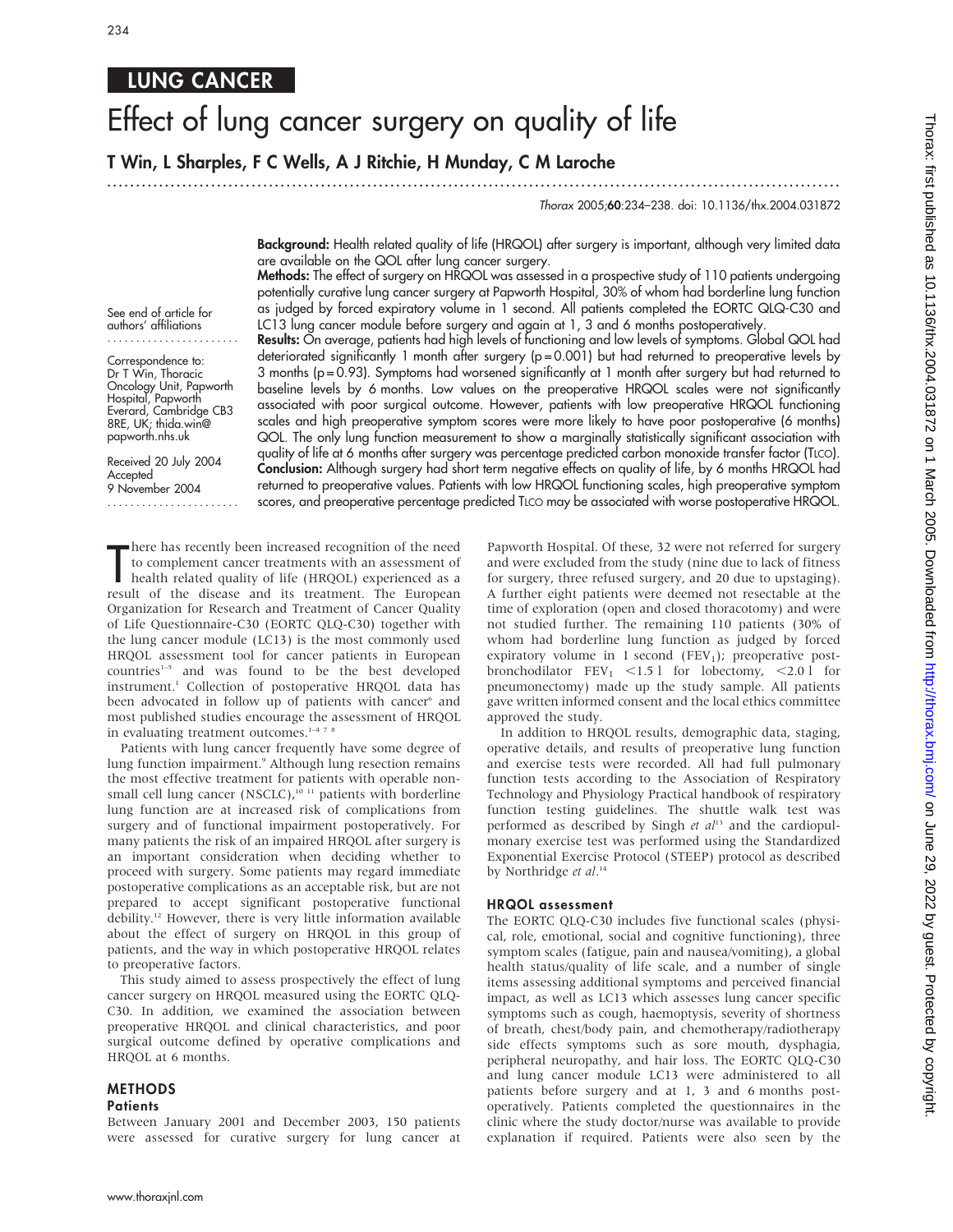researcher (a specialist registrar in respiratory medicine) at each visit and a lung cancer specialist nurse, and symptoms were actively treated as appropriate. Patients were seen by their surgeon at 6 weeks after surgery as normal.

All scales were re-weighted to a scale of 0–100 according to the EORTC manual for the core questionnaire and the lung cancer module. A high score (60–100) represents a high/ healthy level of functioning for a functional scale and a high global quality of life. However, a high score (60–100) for a symptom scale represents a high level of symptomatology.

## Statistical analysis

HRQOL scales were generally symmetrically distributed and were summarised using the mean and standard deviation (SD). Plots of mean HRQOL scales and their confidence intervals were used to explore changes over time. Repeated measures analysis of variance was used to assess the significance of changes over time for the main scales of interest (global health status, functioning scales, pain, fatigue, dyspnoea, coughing, and constipation). For these analyses a simple contrast was used with each postoperative measure compared with the preoperative value. For each of the HRQOL scales considered as a function of time, the global p value was <0.05 so post hoc comparisons between preoperative and postoperative intervals were presented.

Poor outcome after surgery was defined as death or a major complication (myocardial infarction, cardiac, renal or respiratory failure, pulmonary embolism, pneumonia or sepsis) within 40 days. The ability of preoperative quality of life scales to predict poor outcome was assessed using logistic regression. In addition, we explored the relationship between 6 month postoperative global health status and preoperative HRQOL scales and preoperative physiological data (FEV<sub>1</sub>, carbon monoxide transfer factor (TLCO), shuttle walk distance, peak oxygen consumption) using correlation coefficients and scatter plots.

## RESULTS

110 patients underwent surgical resection of whom 44 (40%) were women and 66 were men. The mean (SD) age was 69 (8) years (range 42–85). 33% underwent pneumonectomy, 59% lobectomy, 4% bilateral lobectomy, and 4% wedge resection. Four patients (3%) died in hospital within 40 days of surgery and an additional 24 (22%) experienced a major complication (table 1).

Quality of life data were available for all 110 patients at baseline, 94 (85%) at 1 month, and 83 (75%) at 3 and 6 months after surgery. No follow up data were available for nine patients who had died, four undergoing radiotherapy, two undergoing chemotherapy, seven lost to follow up, and five too unwell to complete questionnaires at the time of appointment. Baseline HRQOL was the same in patients with and without follow up data. Preoperative physiological data are shown in table 2.

| Complication        | Poor surgical outcome<br>$(n = 28)^*$ |  |
|---------------------|---------------------------------------|--|
| Death in hospital   |                                       |  |
| MI                  | 3                                     |  |
| Cardiac failure     | 3                                     |  |
| Renal failure       | $\overline{3}$                        |  |
| Respiratory failure |                                       |  |
| Sepsis              | 3                                     |  |
| Pneumonia           | 21                                    |  |
| Pulmonary embolism  | 2                                     |  |

## Table 2 Preoperative physiological data

Test

| All patients $(n = 110)^{*}$<br>$FEV_1$ (I)<br>$FEV1$ (% predicted)<br>TLCO (% predicted)<br>ppo $FEV_1$ (I) | $2.0, 0.66$ (1.0-4.65)<br>78.6, 20.6 (37-119)<br>73.5, 18.2 (33-122)<br>$1.4, 0.46$ (0.56-3.2) |
|--------------------------------------------------------------------------------------------------------------|------------------------------------------------------------------------------------------------|
| ppo FEV <sub>1</sub> (% predicted)<br>ppo TLCO (% predicted)<br>Shuttle distance (m)                         | 54.5, 15.6 (26-95)<br>50.6, 15 (21-92)<br>395, 150 (145-780)                                   |
| $\mathrm{Vo}_2$ (ml/kg/min)<br>$\mathrm{Vo}_2$ (% predicted)                                                 | 18.3, 4.6 (8.7–34.5)<br>84.4%, 30 (41-189)                                                     |
| Borderline patients $(n = 32)$ †                                                                             |                                                                                                |
| $FEV_1$ (I)                                                                                                  | 1.36                                                                                           |
| $FEV1$ (% predicted)                                                                                         | 63                                                                                             |
| TLCO (% predicted)                                                                                           | 62                                                                                             |
| ppo $FEV_1$ (I)                                                                                              | 0.95                                                                                           |
| ppo $FEV_1$ (% predicted)                                                                                    | 44.1                                                                                           |
| ppo TLCO (% predicted)                                                                                       | 42.8                                                                                           |
| Shuttle distance (m)                                                                                         | 375                                                                                            |
| $\mathrm{Vo}_2$ (ml/kg/min)                                                                                  | 16.4                                                                                           |
| $Vo2$ (% predicted)                                                                                          | 83.8                                                                                           |

monoxide transfer factor, V $\circ_2$ , oxygen consumption; ppo, predicted postoperative. \*Values presented as mean, SD (range). Values presented as mean.



Figure 1 Baseline quality of life.

Baseline HRQOL is shown in fig 1. On average, patients had high levels of functioning and low levels of symptoms in both the core questionnaire and the lung cancer module. The most frequent symptom at baseline was cough, although pain, dyspnoea and insomnia were also reported.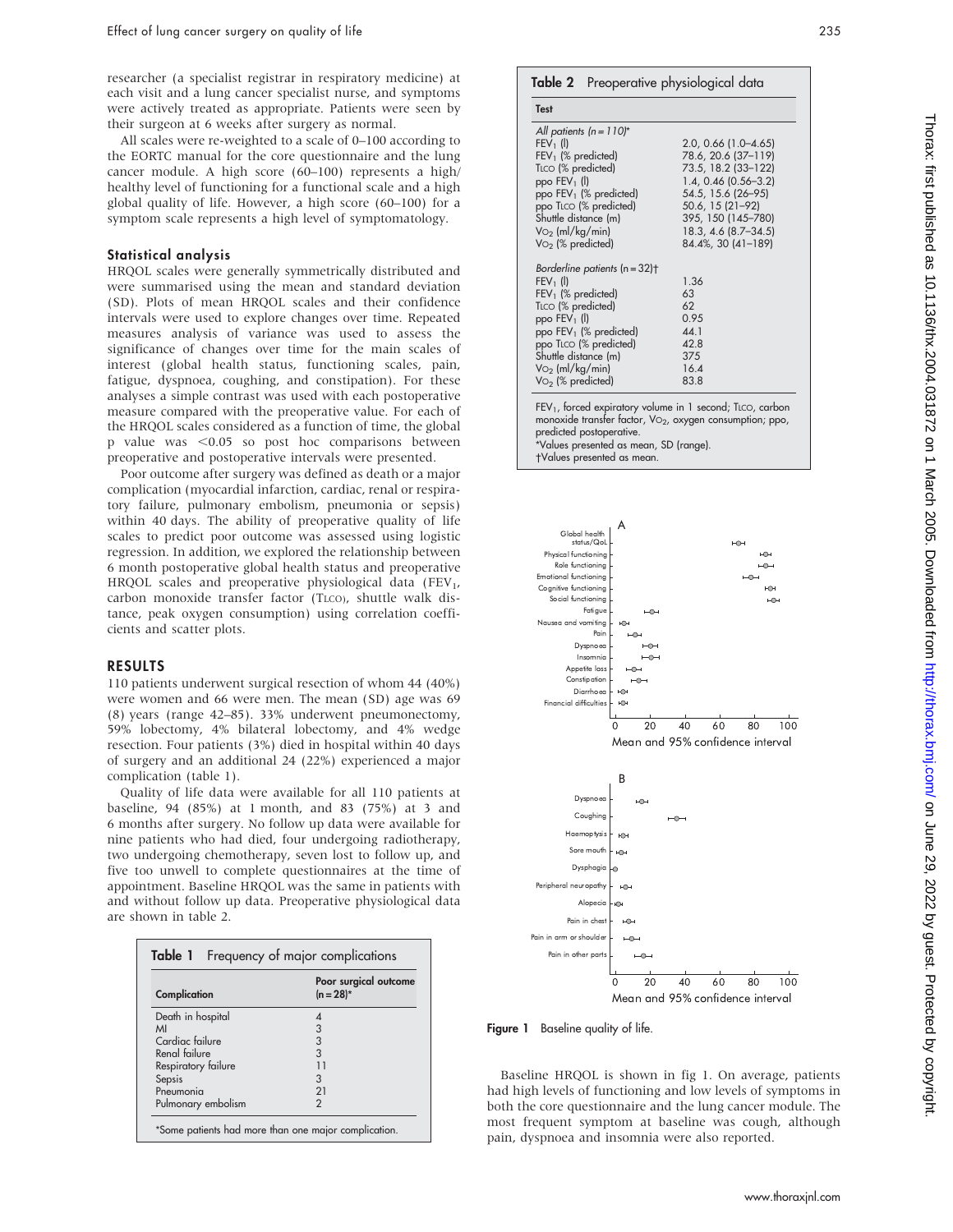

Figure 2 Effect of surgery on global health status.

The effect of surgery on global health status is shown in fig 2 for the 83 patients who had HRQOL measurements at all four time intervals. Global quality of life had deteriorated significantly at 1 month after surgery (repeated measures ANOVA compared with baseline  $p = 0.001$ ) but had returned to preoperative levels by 3 months ( $p = 0.93$ , fig 2). The other functioning scales (physical, role, emotional, cognitive and social) showed the same pattern. Symptoms such as fatigue, nausea, pain, and dyspnoea were significantly worse 1 month after surgery but had returned to baseline levels by 6 months (figs 3 and 4). Cough displayed a different pattern in that the symptom was suppressed around the time of surgery ( $p = 0.003$ ) but had returned to baseline levels by 6 months ( $p = 0.116$ ).

In this cohort no preoperative HRQOL scales were significantly associated with poor outcome defined by surgical mortality and/or major complication. In exploratory analysis the correlation between baseline percentage predicted TLCO and 6 month global health status was marginally significant ( $r = 0.22$ ,  $p = 0.05$ ), although this may have been



Figure 3 Effect of surgery on cough.



Figure 4 Effect of surgery on dyspnoea.

a chance finding due to the number of multiple analyses carried out, and no other measures of lung function or exercise capacity were significantly correlated with global HRQOL at 6 months (table 3). However, there was an association between preoperative HRQOL scales—specifically, physical and cognitive functioning, fatigue, pain, dyspnoea and dysphagia scales—and 6 month global health status (table 3).

| Lung function<br>measure  | $\rho$ | Core questionnaire        | $\rho$   | Lung cancer module    | $\rho$    |
|---------------------------|--------|---------------------------|----------|-----------------------|-----------|
| Shuttle test (m)          | 0.15   | Global health             | $0.26*$  | Dyspnoea              | $-0.29**$ |
| $\sqrt{6}$ max $\sqrt{8}$ | 0.09   | Physical function         | $0.30**$ | Coughing              | 0.01      |
| $FEV_1$ (%)               | 0.10   | Role function             | 0.21     | Haemoptysis           | $-0.04$   |
| $T_{LCO}$ (%)             | 0.22   | <b>Emotional function</b> | 0.21     | Sore mouth            | $-0.18$   |
| ppo $FEV_1$ (%)           | 0.01   | Cognitive function        | $0.37**$ | Dysphagia             | $-0.26*$  |
| ppo TLCO (%)              | 0.15   | Social function           | 0.18     | Peripheral neuropathy | $-0.09$   |
|                           |        | Fatigue                   | $-0.28*$ | Alopecia              | 0.03      |
|                           |        | Pain                      | $-0.27*$ | Chest pain            | $-0.14$   |
|                           |        | Dyspnoea                  | $-0.19$  | Arm/shoulder pain     | $-0.13$   |
|                           |        | Insomnia                  | $-0.14$  | Other pain            | $-0.21$   |
|                           |        | Appetite loss             | $-0.09$  |                       |           |
|                           |        | Constipation              | $-0.02$  |                       |           |
|                           |        | Diarrhoea                 | $-0.22*$ |                       |           |
|                           |        | Financial difficulty      | $-0.07$  |                       |           |

\*\*Correlation significant at 0.01 level (two tailed).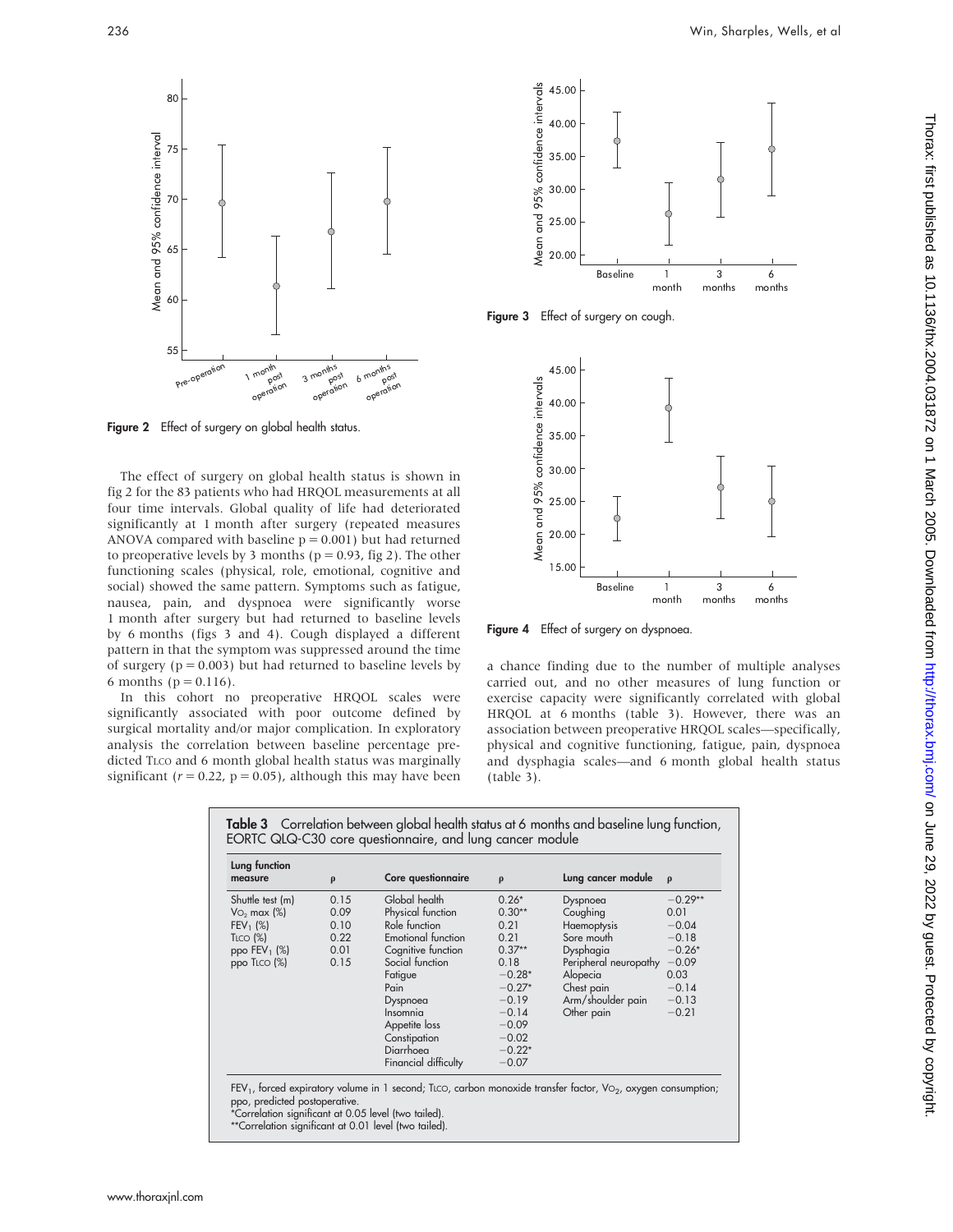## DISCUSSION

The long term goals of lung cancer surgery include improved length and quality of life.<sup>15</sup> The main focus for clinicians is predicted mortality and morbidity, but patients are concerned about potential long term disability.<sup>12</sup> Follow up of patients with lung cancer to include both survival and postoperative QOL may offer a more comprehensive approach to evaluating the associated risks and benefits.<sup>6 16</sup>

Clinical QOL studies in unselected lung cancer patients reported pain in 86%, dyspnoea in 70%, and anorexia in 68%.17 There are few published reports of HRQOL in surgical patients.18 19 Using the generic SF36 questionnaire, Handy et al found that preoperative functional health status in lung cancer surgical patients was significantly impaired, and that pain and impaired functioning persisted for 6 months.<sup>8</sup> Another study of 117 patients undergoing thoracotomy showed that patients with cancer reported dyspnoea four times as often as patients with benign disease, and that QOL returned to preoperative levels by  $6-9$  months.<sup>19</sup> Zieren et  $al^{20}$ found that, although HRQOL deteriorated soon after surgery, it was restored within 3–6 months in disease-free patients. HRQOL in long term survivors of NSCLC showed a hopeful attitude and patients viewed lung cancer as having made a positive change in their lives.<sup>21</sup> Another study of selected surgical lung cancer patients showed significant benefit in terms of long term QOL.<sup>22</sup>

Our study showed that potentially operable patients had acceptable preoperative HRQOL. Most patients did not experience pain, anorexia, constipation, diarrhoea, nausea or vomiting, although fatigue, dyspnoea and cough were reported with the majority suffering a mild to moderate degree. In common with other studies, most of our patients had recovered by 3 months follow up.<sup>20</sup>

Our study group also had a better operative outcome in terms of mortality (3% 40 day mortality, 7% 6 month mortality) than other studies (5.8% and 12.2%, respectively<sup>8</sup>), despite a significant number of patients with borderline lung function in terms of preoperative post-bronchodilator  $FEV<sub>1</sub>$  $\le$ 1.5 l for lobectomy,  $\le$ 2.0 l for pneumonectomy. Our patients also had a lower mortality than that acceptable according to the British Thoracic Society guidelines (4% for lobectomy and 8% for pneumonectomy).<sup>23</sup> Although mortality was low in our patients, a significant number (22%) of them experienced postoperative major complications. Our patients had similar co-morbidity, incidence of preoperative chemotherapy, and staging (data not shown) to the group described by Handy et al,<sup>8</sup> but our patients were also older with a higher frequency of pneumonectomy. In our group mean preoperative  $FEV<sub>1</sub>$  was similar to that reported by Handy, but mean preoperative TLCO was slightly greater.

It is unclear why postoperative mortality and QOL were more favourable in our study patients than previous studies.<sup>8 24</sup> All our patients underwent full staging including head CT and PET scanning before surgery, so we may have excluded patients with unrecognised metastatic disease. However, the fact that more patients underwent pneumonectomy suggests that we did not have a particularly favourable group in terms of local disease progression. In our study patients were reviewed regularly throughout the 6 month follow up period by a respiratory physician and, if necessary, by a respiratory specialist nurse. It is possible that this may have led to improved management of complications and/or symptoms leading to improved QOL at 6 months.

Cough was reduced immediately after operation, most probably due to postoperative pain interfering with the cough reflex. Haemoptysis had resolved in all patients after surgery. Although only a few patients suffered from this, it was the most frightening for them and its resolution was a positive change in their life. According to our findings, financial difficulty was reported in only 6%, mostly those who were self-employed and unable to work around the time of surgery.

Handy et al suggested that restorative surgery probably has a different impact on functional health status than in patients undergoing cancer excision.<sup>8</sup> A study of 454 patients which compared QOL in patients undergoing total hip arthroplasty, lung cancer surgery, or abdominal aortic aneurysm repair showed that QOL had improved at 6 months and was sustained for up to 12 months in patients undergoing arthroplasty or abdominal aortic aneurysm but declined and remained reduced at 12 months in lung cancer patients.24 Another study in patients undergoing cardiac surgery showed a significant improvement in QOL within 3-6 months after surgery.<sup>25</sup> It is not clear why our results were more favourable than previous studies.<sup>8 24</sup> This could be due to better patient selection and staging, a thorough assessment of surgical fitness, extensive consultations before and after surgery regarding possible complications, and/or prompt and appropriate intervention for symptoms at the postoperative follow up clinics.

We found no significant association between preoperative HRQOL scales and poor outcome, as defined by surgical mortality or major complications. This is compatible with previous studies.<sup>19</sup> However, one previous study found that QOL was the strongest prognostic factor for survival in lung cancer patients.<sup>26</sup> Our study did, however, show a weak correlation between the preoperative percentage predicted TLCO and postoperative HRQOL, which supports the findings of a previous study.8 This could possibly be due to chance as a result of the multiple analyses carried out or, if it is a real association, could be explained by the fact that TLCO may be the most representative measure of the extent of underlying lung disease, being affected by the severity of underlying emphysema, associated underlying interstitial fibrosis, and/or pulmonary hypertension.

As might be expected, preoperative global health status, physical function, and cognitive function were significantly correlated with 6 month postoperative global health status. Dyspnoea and dysphagia on the lung cancer module questionnaire and fatigue, pain, and diarrhoea on the QLQ-C30 questionnaire were significantly inversely correlated with the 6 month postoperative global health status, most probably because these symptoms closely represent late stage of disease.

In summary, potentially operable lung cancer patients had a reasonable QOL compared with a general lung cancer population. Lung cancer surgery had short term negative effects on QOL, but these effects had disappeared by 6 months after surgery. Low preoperative HRQOL results did not predict poor surgical outcome defined by either death or major complication, although they were associated with a worse postoperative QOL (at 6 months). Preoperative percentage predicted TLCO was also suggestive of a worse postoperative QOL at 6 months.

#### Authors' affiliations .....................

T Win, H Munday, C M Laroche, Thoracic Oncology, Papworth Hospital, Papworth, Cambridge CB3 8RE, UK

L Sharples, MRC Biostatistics Unit, Cambridge CB2 2SR, UK

F C Wells, A J Ritchie, Cardiothoracic Surgery Departments, Papworth Hospital, Papworth, Cambridge CB3 8RE, UK

Dr Win received a Department of Health, Eastern Region Research and Development grant.

#### REFERENCES

1 Montazeri A, Gillis CR, Mcewen J. Quality of life in patients with lung cancer: a review of literature from 1970 to 1995. Chest 1998;113:467–81.